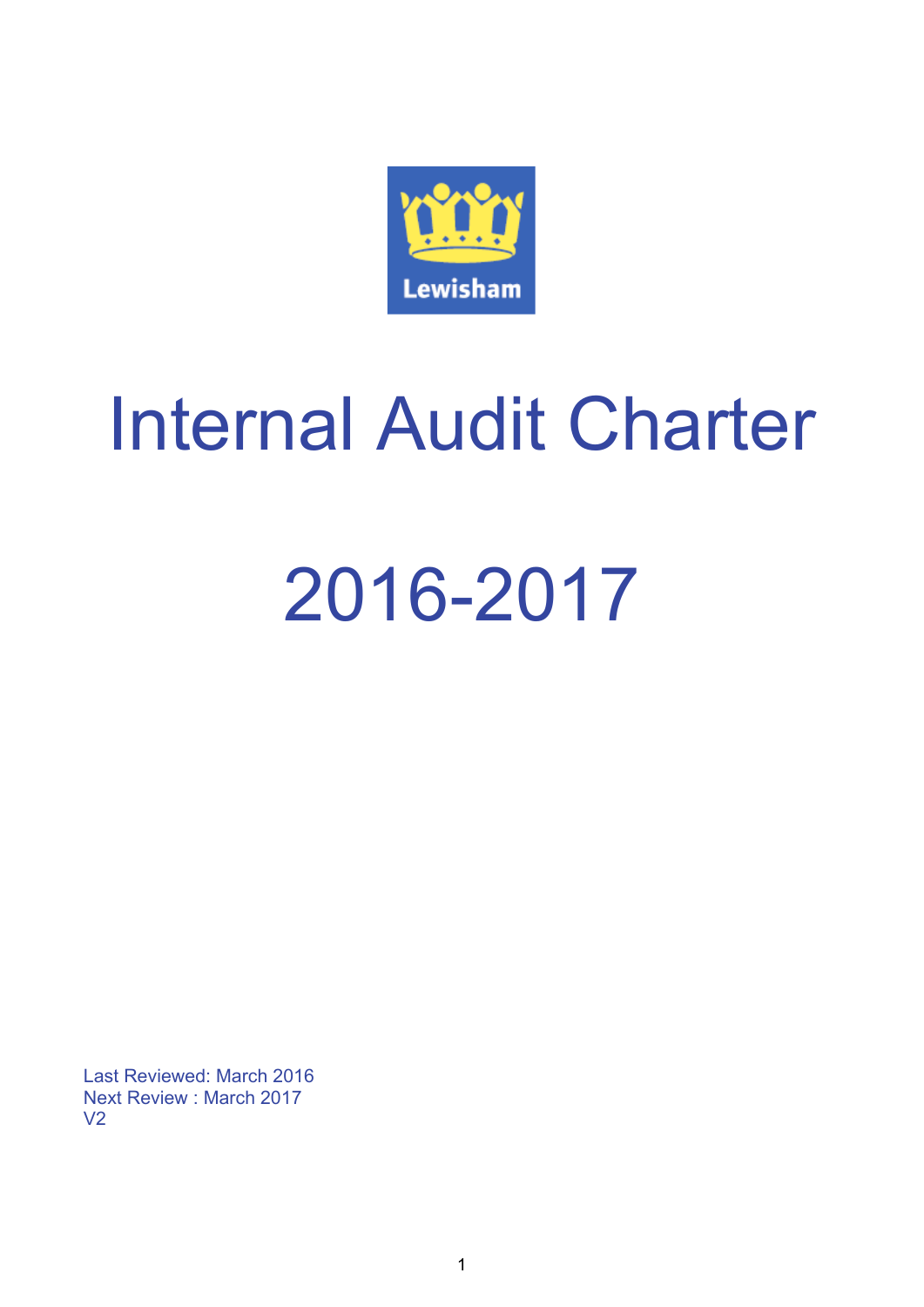#### **Introduction**

The main purpose of this charter is to provide the members and management on how the internal audit service will function in the coming year. It includes the roles and responsibilities of internal audit, including members and management responsibilities in relation to the council's control environment. It is split into sections six sections.

#### **1. Public Sector Internal Audit Standards (PSIAS)**

This section explains how the PSIAS which came in to force in April 14, revised April 2016, evolved and what its objectives are. All public bodies' internal audit services have to adhere to these statutory set of standards. A definition of internal audit, mission, core principles and the reason for the charter are also included.

#### **2. Statutory Framework**

Internal audit is a statutory function that all public bodies are required to have. It is supported by various legislation, which this section details.

#### **3. Internal Audit Structure**

For 2016/17, the internal audit structure will consist of an in-house team supported by the Head of Audit and an Internal Audit Manager. External resources will support the team. The Head of Audit (HIA) is the Head of Corporate Resources and forms of the Senior Management team.

#### **4. Accountability**

Internal audit are required to report their findings to individual managers, Internal Control Board (ICB) and the Audit Panel. The Audit Panel reports to the Public Select Accounts Committee, who in turn report to the Mayor and Cabinet and Full Council. This section also covers the current relationship between Internal Audit and External Audit.

#### **5. Internal Audit Framework**

Independence and Objectivity - Internal auditors are required to be independent and objective. The Internal Audit Manager monitors and controls the conflicts of interests of the team (including contractors) and those of the Head of Internal Audit who has other operational responsibilities.

Resourcing Internal Audit – this will be the first year where an in-house team will formally be resourced and form a significant part of the internal audit service. External resources, from both public and private internal audit sectors, will support them in the delivery of the internal audit plan.

Types of Audit Reports – in addition to the individual audit reports, internal audit reports quarterly to the (ICB) and Audit Panel. The Schools Forum receives an annual report on the schools audited during the year. The HIA produces an annual assurance report that is presented to ICB and the Audit panel, which provides an opinion on the overall control environment.

Types of Work Conducted – Assurance work, which provides an opinion on the controls, is the most common type of work, with Consultancy (advisory) and grant certification taking a small part of the plan. Advice is provided to management when requested including attending project meetings.

Authorisation and Management Responsibilities – the Executive Director of Resources and Regeneration has given internal auditors and AFACT investigators the authority to access all council areas, including records and premises. Management are responsible for the control environment and have a duty to ensure that the audit process runs smoothly.

#### **6. Professional Codes of Conduct and Whistleblowing**

All internal auditors are required to adhere to their own professional body's code of conduct, including being mindful of the seven principles of public life. Internal audit annually review the compliance with the CIPFA guidance on the Role of the Head of Internal Audit.

The Whistleblowing policy and details on how to report fraud or suspected fraud are found in this section.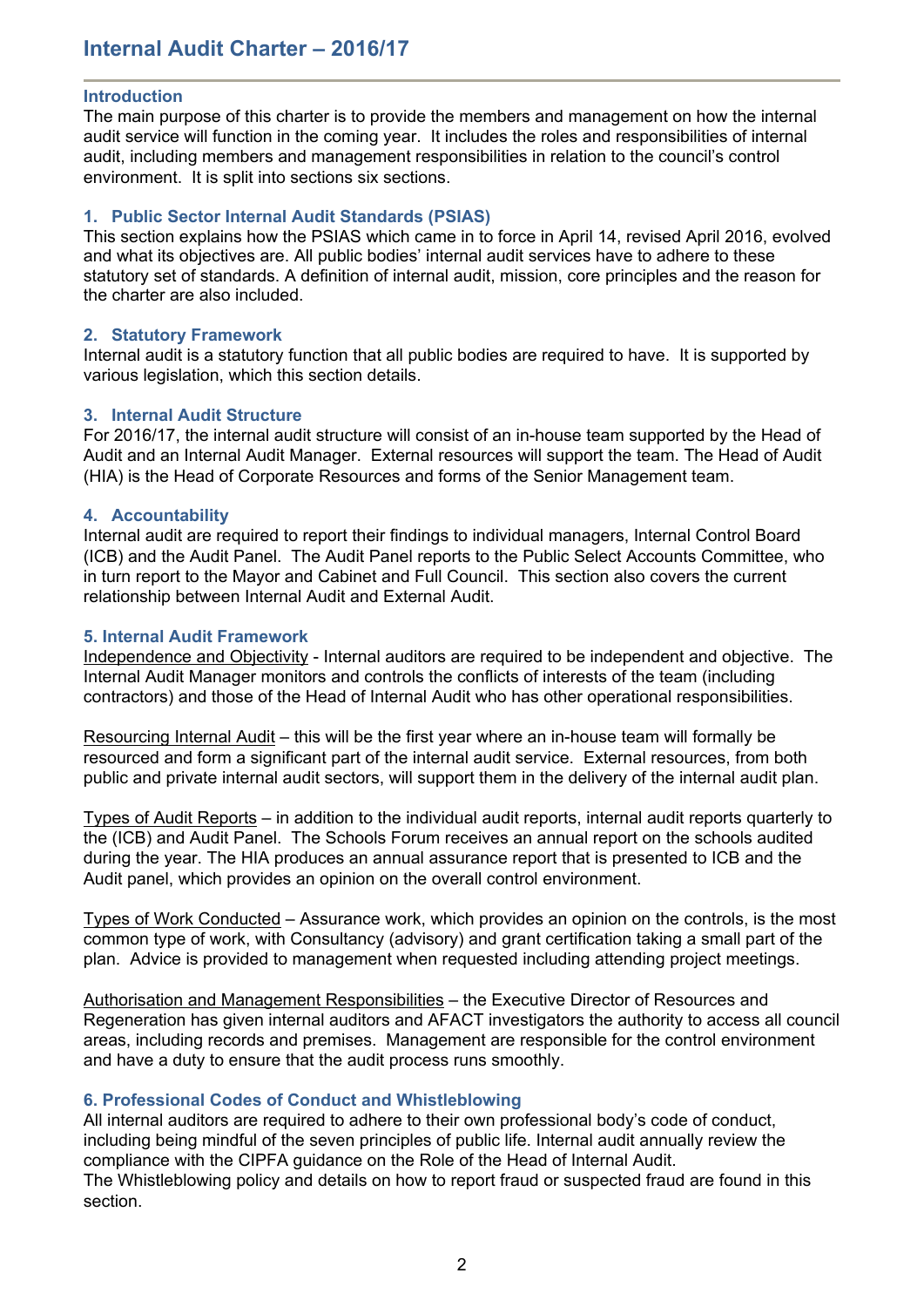| <b>Contents</b>                                                                      |  |
|--------------------------------------------------------------------------------------|--|
|                                                                                      |  |
|                                                                                      |  |
|                                                                                      |  |
|                                                                                      |  |
|                                                                                      |  |
|                                                                                      |  |
|                                                                                      |  |
| The Accounts and Regulations 2015 (England and Wales) - Part 2 Internal Control 5.15 |  |
|                                                                                      |  |
|                                                                                      |  |
|                                                                                      |  |
|                                                                                      |  |
|                                                                                      |  |
|                                                                                      |  |
|                                                                                      |  |
|                                                                                      |  |
|                                                                                      |  |
|                                                                                      |  |
|                                                                                      |  |
|                                                                                      |  |
|                                                                                      |  |
|                                                                                      |  |
|                                                                                      |  |
|                                                                                      |  |
|                                                                                      |  |
|                                                                                      |  |
|                                                                                      |  |
|                                                                                      |  |
|                                                                                      |  |
|                                                                                      |  |
|                                                                                      |  |
|                                                                                      |  |
|                                                                                      |  |
|                                                                                      |  |
|                                                                                      |  |
|                                                                                      |  |
|                                                                                      |  |
|                                                                                      |  |
|                                                                                      |  |
|                                                                                      |  |
|                                                                                      |  |
|                                                                                      |  |
|                                                                                      |  |
|                                                                                      |  |
| 7.                                                                                   |  |
|                                                                                      |  |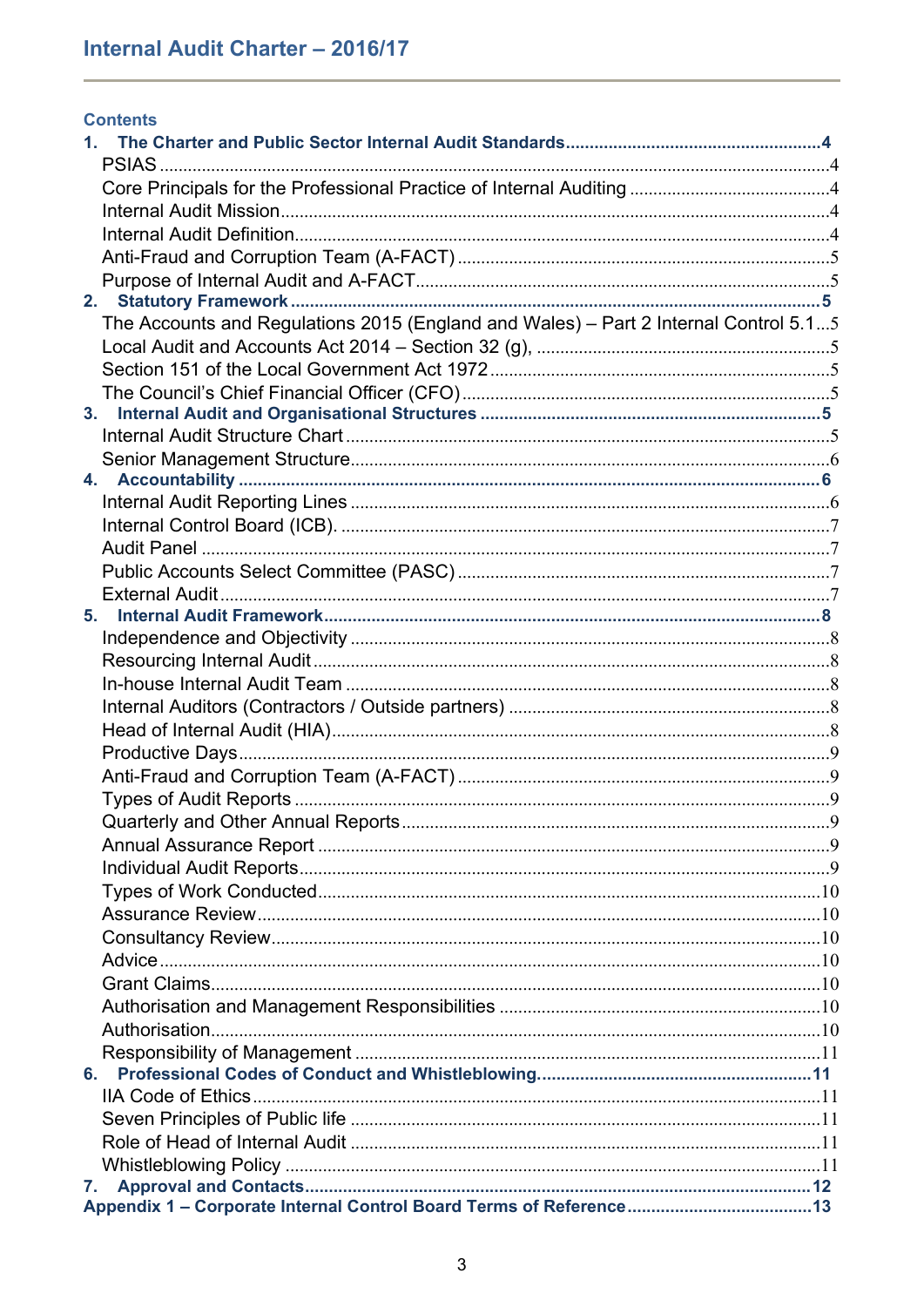# <span id="page-3-0"></span>**1. The Charter and Public Sector Internal Audit Standards**

#### <span id="page-3-1"></span>**PSIAS**

- 1.1. The Public Sector Internal Audit Standards (PSIAS), developed in collaboration by a number of bodies, including Charted Institute of Internal Auditors and the Chartered Institute of Public Finance and Accounting (CIPFA), came into effect on the 1 April 2013. The PSIAS was revised in April 2016. The statutory standards were developed to create consistency in the practice of internal audit and establish the basis for quality assurance across the public sector.
- 1.2. The objectives of the PSIAS are to:
	- Define the nature of internal auditing within the UK public sector;
	- Set basic principles for carrying out internal audit in the UK public sector;
	- Establish a framework for providing internal audit services, which add value to the organisation, leading to improved organisational processes and operations; and
	- Establish the basis for the evaluation of internal audit performance and to drive improvement planning.
- 1.3. The PSIAS state that an independent external assessment of the Internal Audit Service is to be conducted at least every five years. However, an assessment (whether internal or review by a peer) should be done annually and results reported in the annual assurance report. Lewisham's first formal independent external assessment took place in 2015/16.

## <span id="page-3-2"></span>**Core Principals for the Professional Practice of Internal Auditing**

- 1.4. To be an effective internal audit service, all of the core principles should be in put in place and adhered to. Failure to achieve any of the principals could imply that that the internal service is not as effective as it could be.
- 1.5. The core principals are:
	- Demonstrates integrity.
	- Demonstrates competence and due professional care.
	- Is objective and free from undue influence (independent).
	- Aligns with the strategies, objectives, and risks of the organisation.
	- Is appropriately positioned and adequately resourced.
	- Demonstrates quality and continuous improvement.
	- Communicates effectively.
	- Provides risk-based assurance.
	- Is insightful, proactive, and future-focused.
	- Promotes organisational improvement

#### <span id="page-3-3"></span>**Internal Audit Mission**

1.6. The Mission of Internal Audit articulates what internal audit aspires to accomplish within an organisation. Its place in the IPPF is deliberate, demonstrating how practitioners should leverage the entire framework to facilitate their ability to achieve the Mission. It also aims to enhance and protect organisational value by providing risk-based and objective assurance, advice and insight.

#### <span id="page-3-4"></span>**Internal Audit Definition**

1.7. The Global Institute of Internal Auditors definition is "Internal auditing is an independent, objective assurance and consulting activity designed to add value and improve an organisation's operations. It helps an organisation accomplish its objectives by bringing a systematic, disciplined approach to evaluate and improve the effectiveness of risk management, control, and governance processes."

#### <span id="page-3-5"></span>**Anti-Fraud and Corruption Team (A-FACT)**

1.8. In Lewisham, A-FACT conduct the investigational side of Internal Audit. They are responsible for developing anti-fraud policies and procedures, promoting a counter fraud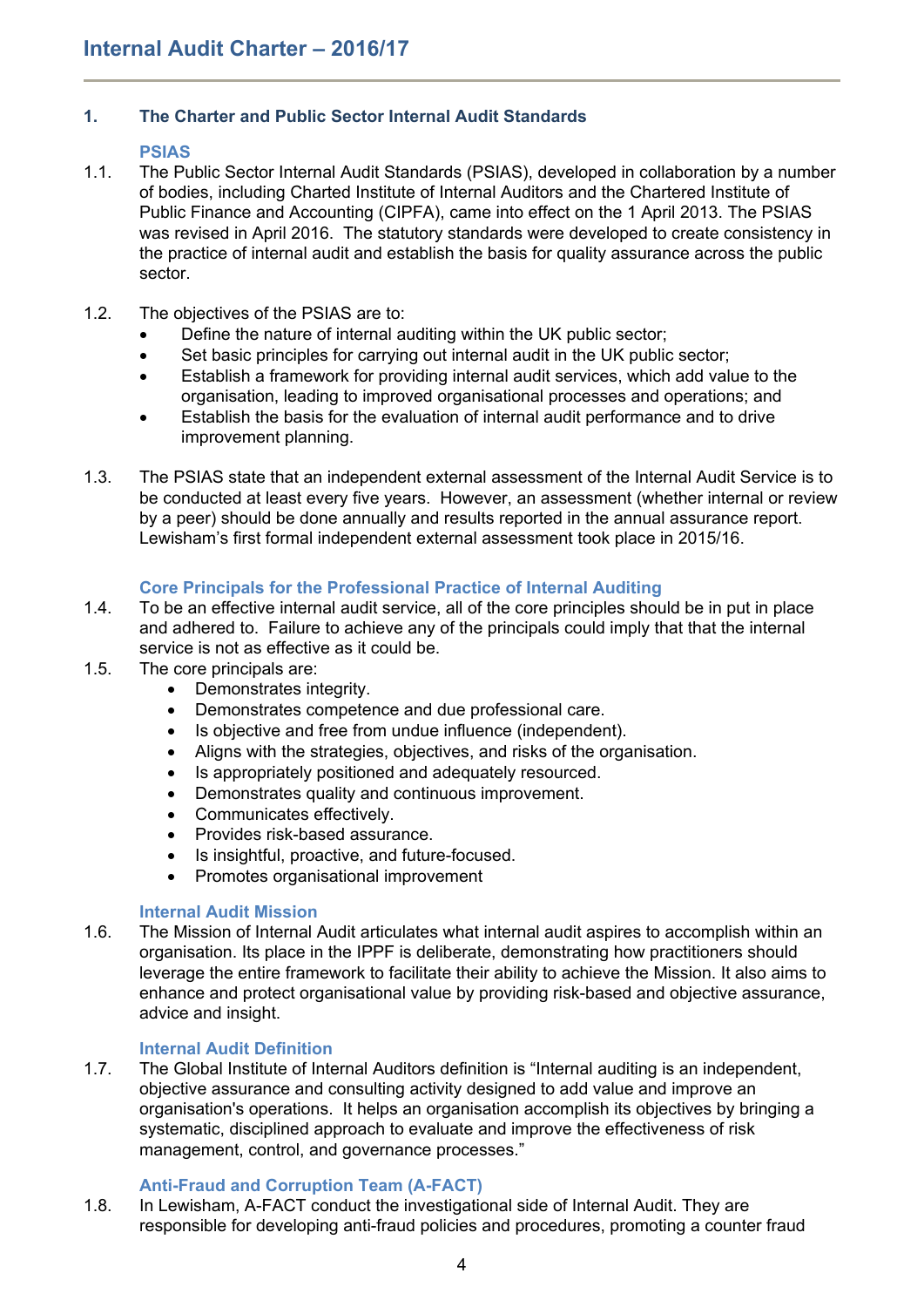culture, and undertaking investigations of potential fraudulent activity committed against the Council. A-FACT also ensures that appropriate sanctions, including prosecution and the recovery of assets where applicable, are sought where fraud is proven. The Council's A-FACT policy and strategy is separate to this internal audit charter.

#### <span id="page-4-0"></span>**Purpose of Internal Audit and A-FACT**

1.9. Internal Audit and A-FACT are council resources that assist management in the achievement of the Council's corporate and service objectives. While management are responsible for risk management and the control environment, internal audit assists management in proving advice on how to mitigate these risks and how to improve the control environment.

#### <span id="page-4-1"></span>**2. Statutory Framework**

2.1. As defined by the following acts and guidance listed below, Internal Audit is a statutory function of the Council (and other public bodies). This means that the Council is required to have an internal audit function, whether it is in-house, outsourced or a combination.

#### <span id="page-4-2"></span>**The Accounts and Regulations 2015 (England and Wales) – Part 2 Internal Control 5.1**

2.2. This Act requires the Council to 'A relevant authority must undertake an effective internal audit to evaluate the effectiveness of its risk management, control and governance processes, taking into account public sector internal auditing standards or guidance'.

#### <span id="page-4-3"></span>**Local Audit and Accounts Act 2014 – Section 32 (g),**

2.3. "The Secretary of State may by regulations applying to relevant authorities other than health service bodies make provision about— (g) the maintenance by relevant authorities of systems of internal control (including arrangements for the management of risk).

#### <span id="page-4-4"></span>**Section 151 of the Local Government Act 1972**

2.4. This act states that every local authority in England and Wales should "make arrangements for the proper administration of their financial affairs and shall secure that one of their officers has responsibility for the administration of those affairs".

#### <span id="page-4-5"></span>**The Council's Chief Financial Officer (CFO)**

2.5. This role is fulfilled by the Executive Director for Resources and Regeneration. The CIPFA Statement on the Role of the CFO in Local Government states that they "must lead the promotion and delivery by the whole authority of good financial management so that public money is safeguarded at all times and used appropriately, economically, efficiently and effectively".

#### <span id="page-4-6"></span>**3. Internal Audit and Organisational Structures**

3.1. Internal Audit and A-FACT are part of the Corporate Resources service area that sits within the Resources and Regeneration Directorate. The Head of Internal Audit (HIA) is also the Head of Corporate Resources. The HIA reports directly to the Executive Director of Resources and Regeneration, who is also the Section 151 officer and the CFO.

#### <span id="page-4-7"></span>**Internal Audit Structure Chart**

3.2. For 2016/17, the internal audit service is recruiting to have a small in-house team, starting with three Principal Auditors (see structure chart below). When available, trainees from around the council will join internal audit team for short periods of time throughout the year. The AFACT structure chart as at 31/03/16.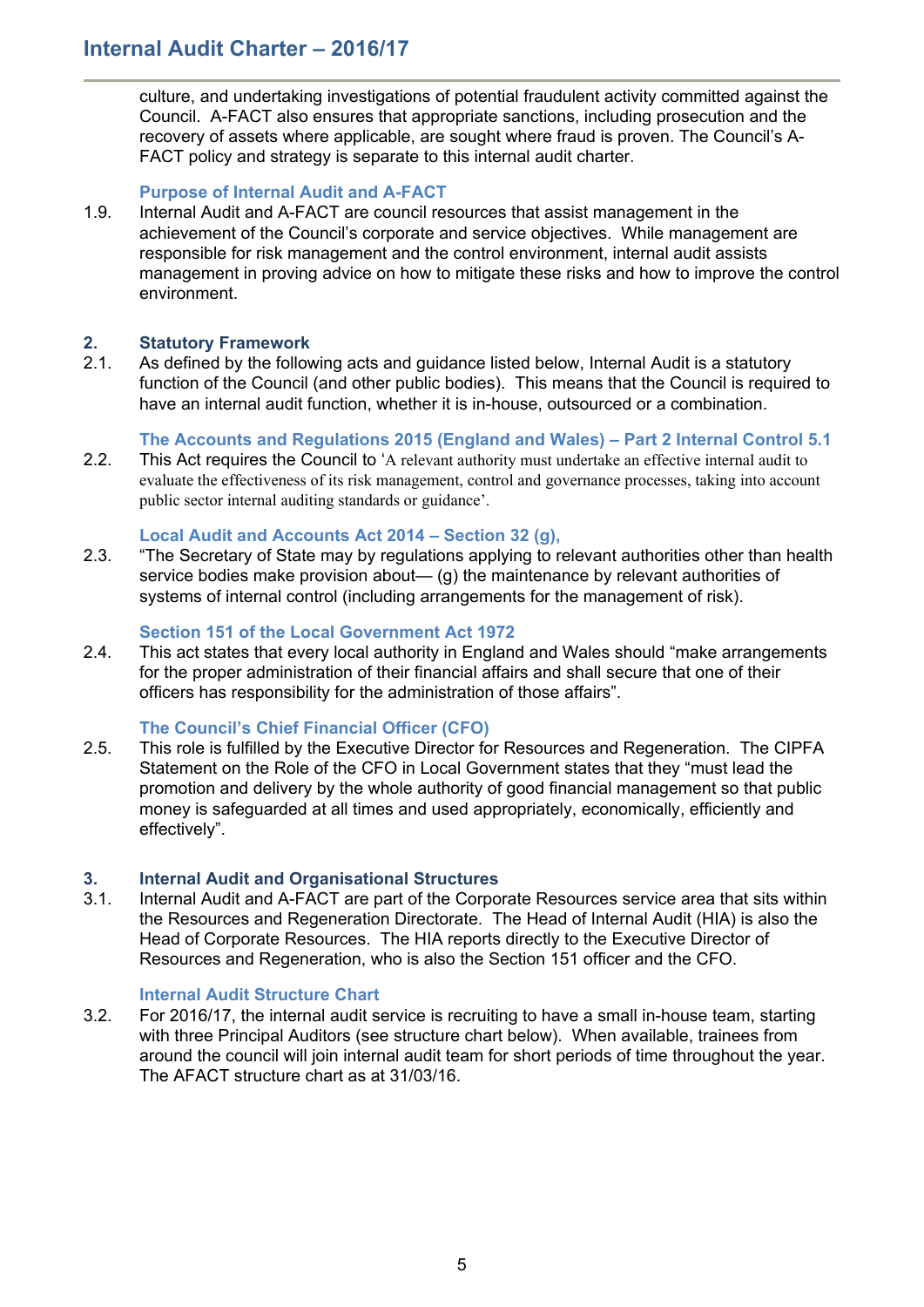

#### <span id="page-5-0"></span>**Senior Management Structure**

3.3. The top tier management for Resources and Regeneration chart shows where the HIA (Head of Corporate Resources) sits within the senior management structure of the Council. The Council's senior management structure charts can be accessed via the link below. [http://www.lewisham.gov.uk/mayorandcouncil/aboutthecouncil/how-council-is-run/council](http://www.lewisham.gov.uk/mayorandcouncil/aboutthecouncil/how-council-is-run/council-structure/Pages/management-structure-charts.aspx)[structure/Pages/management-structure-charts.aspx](http://www.lewisham.gov.uk/mayorandcouncil/aboutthecouncil/how-council-is-run/council-structure/Pages/management-structure-charts.aspx)

#### <span id="page-5-1"></span>**4. Accountability**

4.1. In addition to reporting to the Section 151 Officer, the HIA reports directly to the Internal Control Board (ICB) and the Audit Panel on a quarterly basis

#### <span id="page-5-2"></span>**Internal Audit Reporting Lines**

4.2. Please see a simple structure showing the reporting lines for internal audit in relation to management and members.

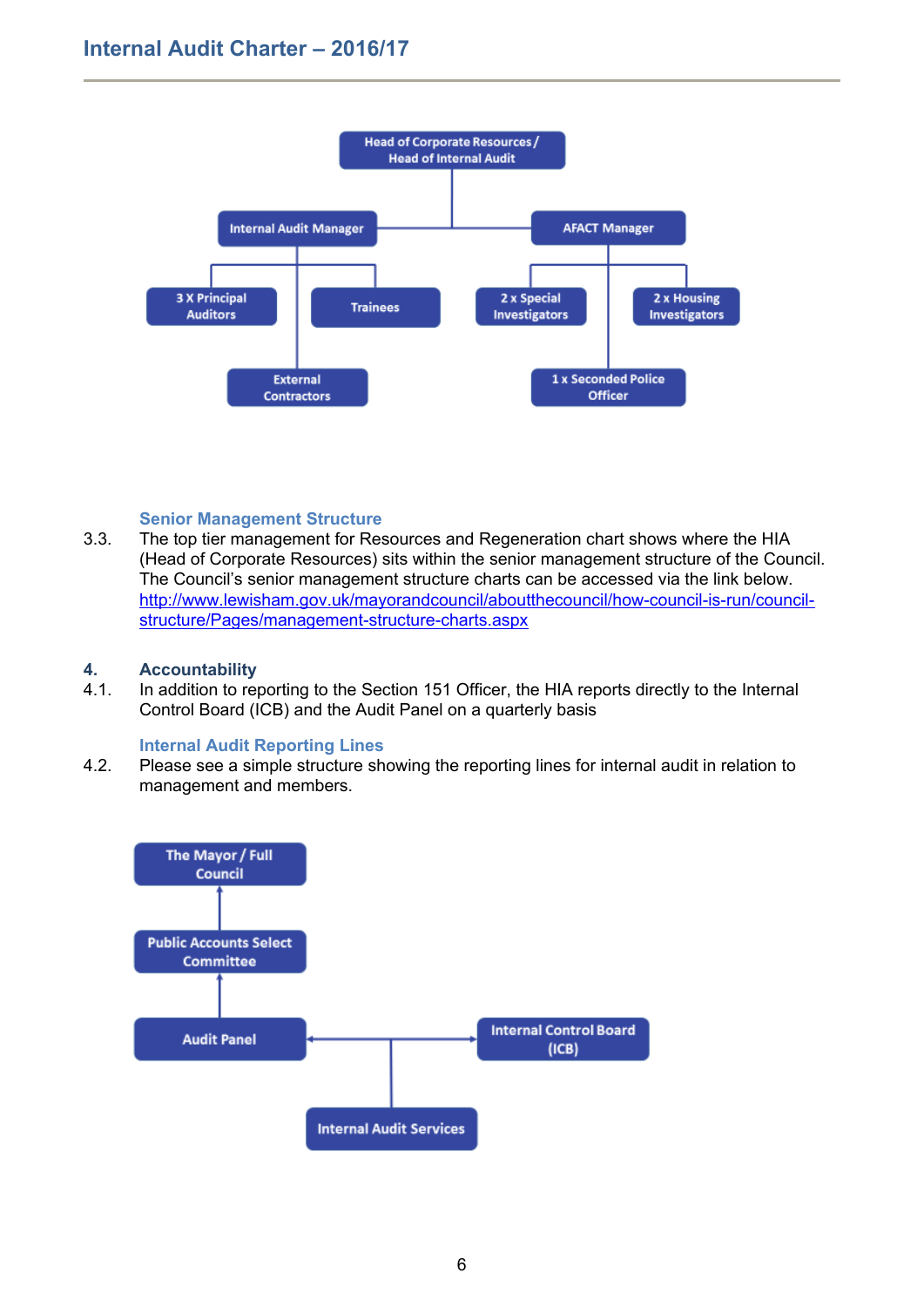4.3. A link to Council's Constitution is provided below, which details the whole governance of the Council.

[http://www.lewisham.gov.uk/mayorandcouncil/aboutthecouncil/how-council-is](http://www.lewisham.gov.uk/mayorandcouncil/aboutthecouncil/how-council-is-run/Pages/constitution.aspx)[run/Pages/constitution.aspx](http://www.lewisham.gov.uk/mayorandcouncil/aboutthecouncil/how-council-is-run/Pages/constitution.aspx)

# <span id="page-6-0"></span>**Internal Control Board (ICB).**

- 4.4. The HIA reports to the ICB quarterly and reports on:
	- Progress of the internal audit plan, including follow-up reports
	- **•** Limited, No Assurance and Consultancy reports.
	- High and Medium Recommendations not agreed by management
	- Managements engagement with internal audit
	- Progress by management of the implementation of recommendations made The HIA reports annually on the:
	- Proposed annual audit plan
	- Annual Assurance report and
	- Audit Charter
- 4.5. Membership of this board consists of an Independent Non-Executive Chair (external person), the Executive Directors, the Chief Executive Officer, the Head of Law, and the Group Manager of Insurance and Risk. The HIA reports quarterly to ICB. Please see Appendix 1 for the ICB terms of reference.

#### <span id="page-6-1"></span>**Audit Panel**

- 4.6. The HIA also reports to the Audit Panel on a quarterly basis. The Audit Panel report has the same content as the ICB report. The Audit Panel consists of six Non-Executive Councillors, one of which serves as the Chair. In addition, there are up to four Independent Members.
- 4.7. In addition, the remit of the Audit Panel (in terms of internal audit), is to receive, review and, where appropriate, advise and make recommendations on the following:
	- Review and approve the Internal Audit Strategy / Charter, Plans and Resources;
	- Review the progress reports on the Internal Audit Function;
	- Review the HIA Annual Assurance report;
	- Review the progress of implementation of recommendations; and
	- Monitor the effectiveness of Risk Management and associated Anti-Fraud and Corruption arrangements.

The Chair of the Audit Panel reports to the Public Accounts Select Committee (PASC) at least once a year.

#### <span id="page-6-2"></span>**Public Accounts Select Committee (PASC)**

- 4.8. PASC consists of at least seven and no more than 11 non-Executive Councillors. The remit in terms of Internal Audit is to:
	- Receive reports from the Audit Panel: and
	- Scrutinise the effectiveness of the Audit Panel

For the full terms of references for the PASC and ICB, please refer to the link below to the Council's Constitution.

[http://www.lewisham.gov.uk/mayorandcouncil/aboutthecouncil/how-council-is](http://www.lewisham.gov.uk/mayorandcouncil/aboutthecouncil/how-council-is-run/Documents/Constitution%20June%202015%20MASTER%2008%2009%2015.pdf)[run/Documents/Constitution%20June%202015%20MASTER%2008%2009%2015.pdf](http://www.lewisham.gov.uk/mayorandcouncil/aboutthecouncil/how-council-is-run/Documents/Constitution%20June%202015%20MASTER%2008%2009%2015.pdf)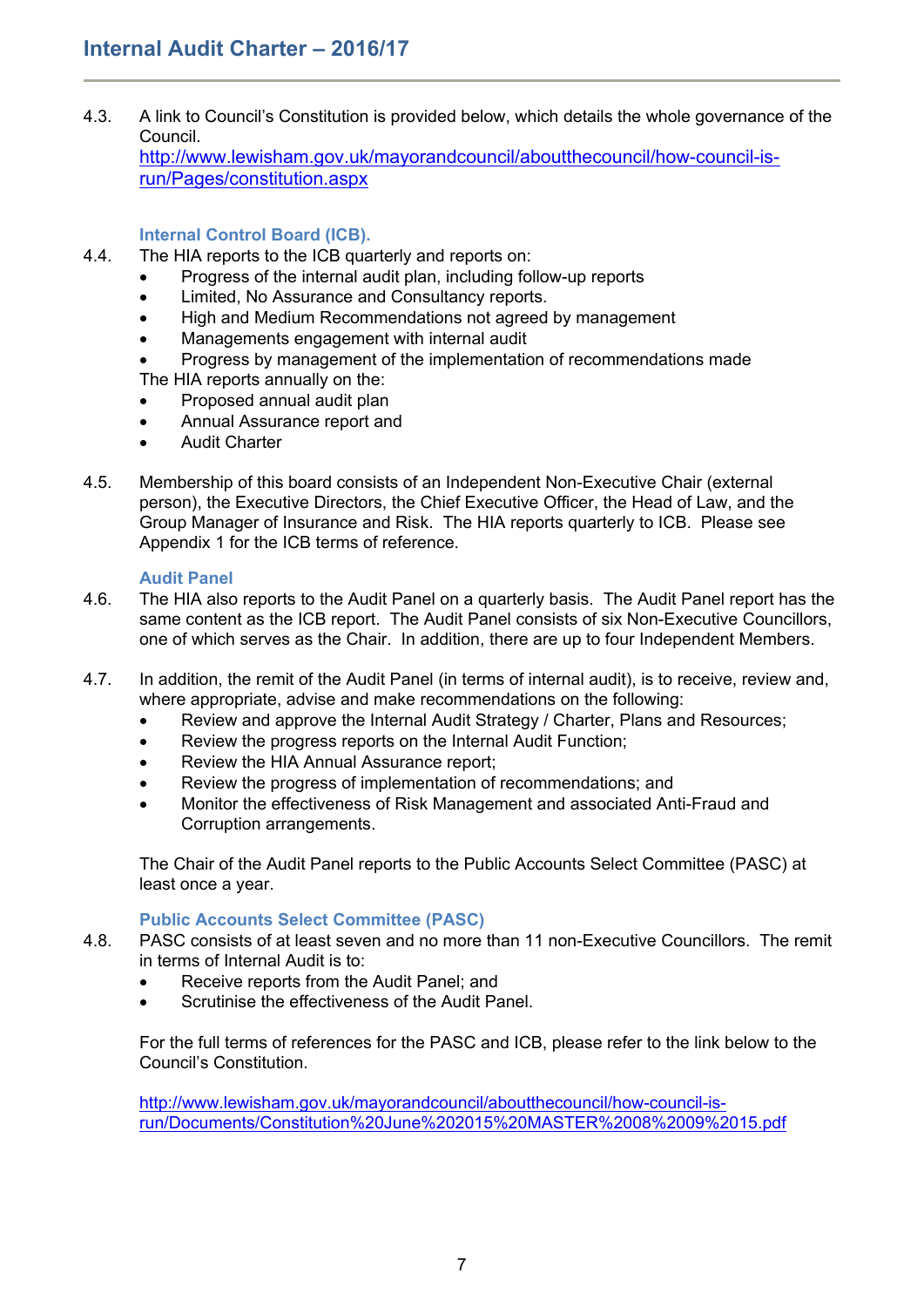#### <span id="page-7-0"></span>**External Audit**

- 4.9. External audit are independent of internal audit and the council. Their main role is to certify the Council's financial statements. Although they review the controls in relation to financial statements, they do not provide an opinion on the effectiveness of them.
- 4.10. Internal audit issue all final reports to external audit and are available to them to view if required.

#### <span id="page-7-1"></span>**5. Internal Audit Framework**

#### <span id="page-7-2"></span>**Independence and Objectivity**

- 5.1. A definition of independence (in relation to Auditors') is, "The freedom from conditions that threaten the ability of the internal audit activity to carry out internal audit responsibilities in an unbiased manner".
- 5.2. PSIAS definition of objectivity: "An unbiased mental attitude that allows internal auditors to perform engagements in such a manner that they believe in their work product and that no quality compromises are made. Objectivity requires that internal auditors to not subordinate their judgment on audit matters to others".
- 5.3. Internal auditors are mandated by the PSIAS to be independent and objective concerning the business activities they audit. The HIA and Internal Auditors, who may have conflicts of interests either real or perceived, must declare them to the Internal Audit Manager. This is in addition to any declarations that they council may require. The Internal Audit Manager will monitor these conflicts to ensure that they do no impact on the internal audit service.
- 5.4. The Internal Audit Manager will declare any interests to the HIA for him to monitor.
- 5.5. As the HIA has other operational activities not relating to internal audit, the HIA has delegated the responsibility for agreeing the scope of the audit to the operational manager with the Internal Audit Manager overseeing the work to ensure that it fulfils internal audit requirements. In these audits, the Internal Audit Manager will operate independently from the HIA, and report to the CFO.

#### <span id="page-7-3"></span>**Resourcing Internal Audit**

#### <span id="page-7-4"></span>**In-house Internal Audit Team**

- 5.6. The in-house team will be responsible for
	- Conducting internal audits and follow-up reviews;
	- Monitoring any internal audit contracts and liaising with partners;
	- Monitoring and reporting on the progress of management actions (recommendations) to ICB and Audit Panel;
	- Assisting the HIA in the annual audit planning process;
	- Providing management information as requested:
	- Assisting the HIA in preparing the annual assurance report; and
	- General management of the internal audit function.

#### <span id="page-7-5"></span>**Internal Auditors (Contractors / Outside partners)**

- 5.7. The following will support the in-house team to complete the audit plan.
	- Mazars (under the London Borough of Croydon Framework)
	- Royal Borough of Greenwich conducting some of the school audits, and
	- Pertinax Consulting Ltd (IT auditor).

## <span id="page-7-6"></span>**Head of Internal Audit (HIA)**

- 5.8. In addition to the internal audit and A-FACT, the HIA has operational responsibilities within the Council. They are:
	- Insurance:
	- Risk Management;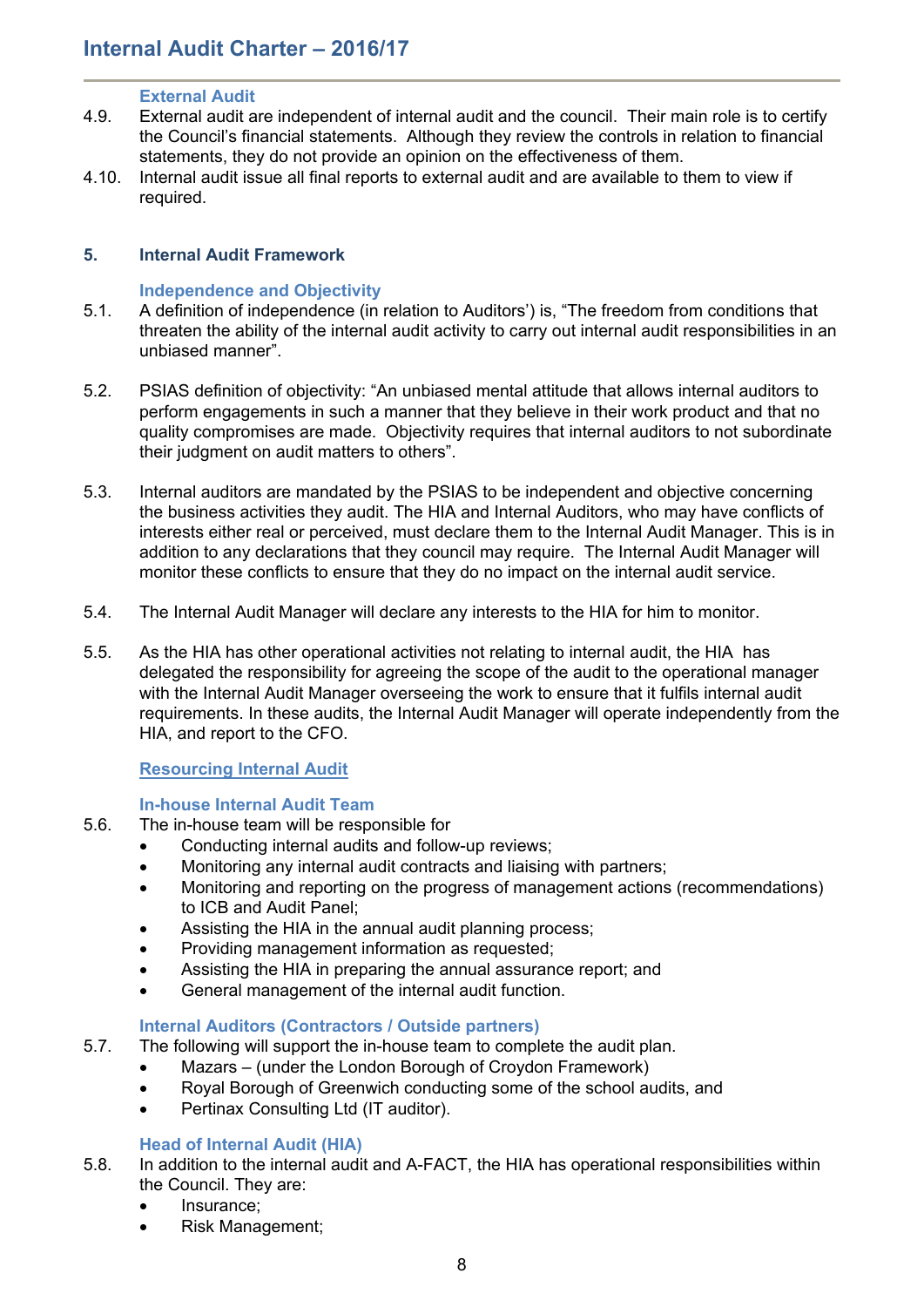- Corporate Health & Safety:
- Procurement; and
- Strategic Finance, including Treasury and the Pension Fund investments and accounts.
- 5.9. Insurance, Corporate Health and Safety, AFACT and Risk Management have a three-year audit cycle. Procurement and Strategic Finance will continue on an annual audit basis.

#### <span id="page-8-0"></span>**Productive Days**

- 5.10. The audit plan for 2016/17 consists of 973 productive days and 95 full audit reviews. It is broken down as follows
	- Core Financial Audits 244 days / 17 audits
	- $\bullet$  IT Audits 69 days / 9 audits
	- Contract Type audits 89 days / 7 audits
	- Grant certification  $-6$  days / 1 report
	- General (corporate) Audits 375 days / 34 audits, and
	- School audits  $-136$  days / 27 audits.
- 5.11. The remaining 54 days represent time following up on previous audits. In addition, there is a contingency of 30 days where we can purchase internal audit services if required.
- 5.12. The HIA will ensure that there are enough resources and qualified staff to provide the annual opinion on the control environment of the Council. Where the HIA believes that there are insufficient resources, they will bring this to the attention of the Section 151 officer and the Audit Panel, and a qualification to the annual assurance report may be required.

#### <span id="page-8-1"></span>**Anti-Fraud and Corruption Team (A-FACT)**

- 5.13. The team is made up of five full time permanent staff and a seconded police officer. The team's main areas of work are Housing investigations, Special Investigations and fraud awareness training.
- 5.14. In addition, AFACT are the main point of contact for the National Fraud Initiative (NFI) that is run every two years by the Cabinet Office (previously overseen by the Audit Commission).

#### <span id="page-8-2"></span>**Types of Audit Reports**

#### <span id="page-8-3"></span>**Quarterly and Other Annual Reports**

- 5.15. Internal audit reports to ICB and the Audit Panel on a quarterly basis.
- 5.16. Annually, internal audit reports to the Schools' Forum on the schools' audit plan and control issues found during the year.

#### <span id="page-8-4"></span>**Annual Assurance Report**

- 5.17. The HIA issues an annual assurance report to the Audit Panel. This informs the Annual Governance Statement (AGS) which incorporates the Statement of Internal Control. The HIA annual assurance report includes:
	- An opinion on the overall adequacy and effectiveness of the Council's control environment;
	- Any qualifications to the opinion;
	- Summary of audit work completed that helped form the opinion;
	- Summary of reliance placed on the work by other assurance bodies;
	- Confirmation on compliance with the PSIAS (including role of HIA if applicable); and
	- Internal Audit's quality assurance and improvement plan.

#### <span id="page-8-5"></span>**Individual Audit Reports**

5.18. For each individual review, (whether assurance or consultancy), management receive a report with the following information.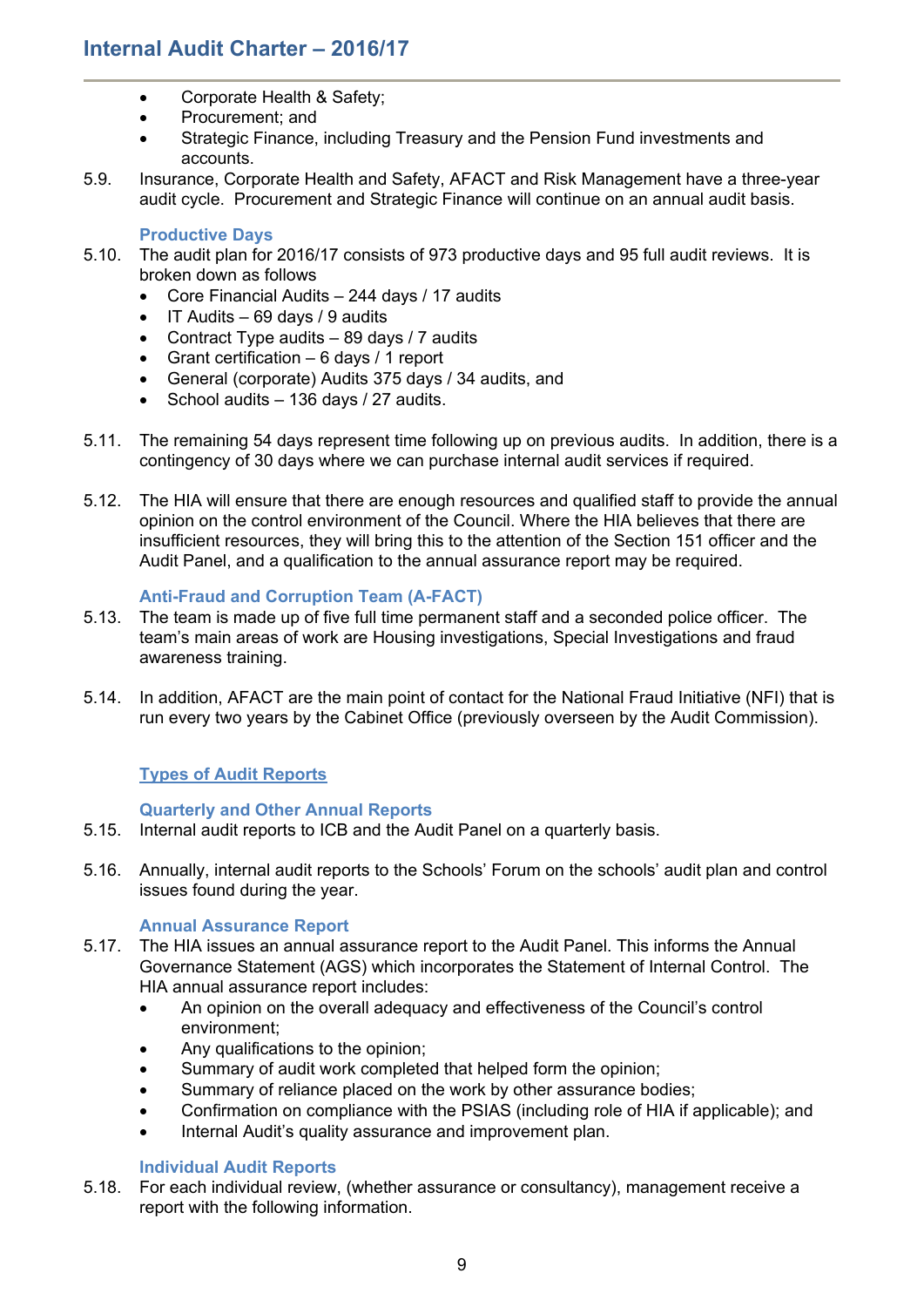- Audit opinion of the controls in place (for assurance reviews only);
- Executive Summary;
- Agreed ToR, including any changes to the original scope;
- Auditor findings;
- Recommendations made (ranked high, medium or low) and
- Management comments made, including the expected date of implementation of recommendations and officer responsible for implementing them.

#### <span id="page-9-0"></span>**Types of Work Conducted**

#### <span id="page-9-1"></span>**Assurance Review**

5.19. An Assurance review is an objective assessment that provides an opinion on the effectiveness of the controls in place. In addition, internal auditors will recommend actions to management on how to improve controls in their area. Internal audit follows-up on any audits with High or Medium recommendations made, normally after nine months from the final report. For Assurance reviews, internal audit report by exception, which means we only detail those areas where controls need to be improved. This type of review should form the majority of the work in the internal audit plan.

#### <span id="page-9-2"></span>**Consultancy Review**

- 5.20. A consultancy review is an advisory review that intends to add value and improve the Council's governance, risk management and controls processes. Management agree the scope of the review. Internal audit does not provide an opinion on the effectiveness of the controls in place but does provide recommendations to management to improve the processes. Internal audit follows-up on any audits with High or Medium recommendations made, normally after nine months from the final report.
- 5.21. Consultancy reviews make up a small part of the audit plan. Where management request a large consultancy review the Audit Panel would need to approve the request before the work is committed to.

#### <span id="page-9-3"></span>**Advice**

- 5.22. It is not always appropriate to conduct an assurance or consultancy review when management just require help and advice. Where internal audit provides advice to management or attends a project meeting to give advice, management will receive an informal memo detailing any advice or recommendations made. An opinion is not provided in these memos and any recommendations made to management are not monitored or followed-up by internal audit.
- 5.23. Where an auditor has provided significant advice to management, they will be prevented from auditing that area for the next 12 months (or longer if applicable), so that internal audit independence and objectivity is retained.

#### <span id="page-9-4"></span>**Grant Claims**

5.24. Central Government Bodies sometime require internal audit to certify a grant claim. In these instances, internal audit will confirm if management have met the qualifying criteria of the grant. A memo type report is issued to management certifying the grant. Any recommendations to management are not normally monitored or followed-up by internal audit.

#### <span id="page-9-5"></span>**Authorisation and Management Responsibilities**

#### <span id="page-9-6"></span>**Authorisation**

- 5.25. Both the HIA and the Internal Audit Manager have unrestricted access to the:
	- Chief Executive Officer;
		- Executive Director of Resources and Regeneration (Section 151 officer/ CFO); and
		- The Chair of the Audit Panel.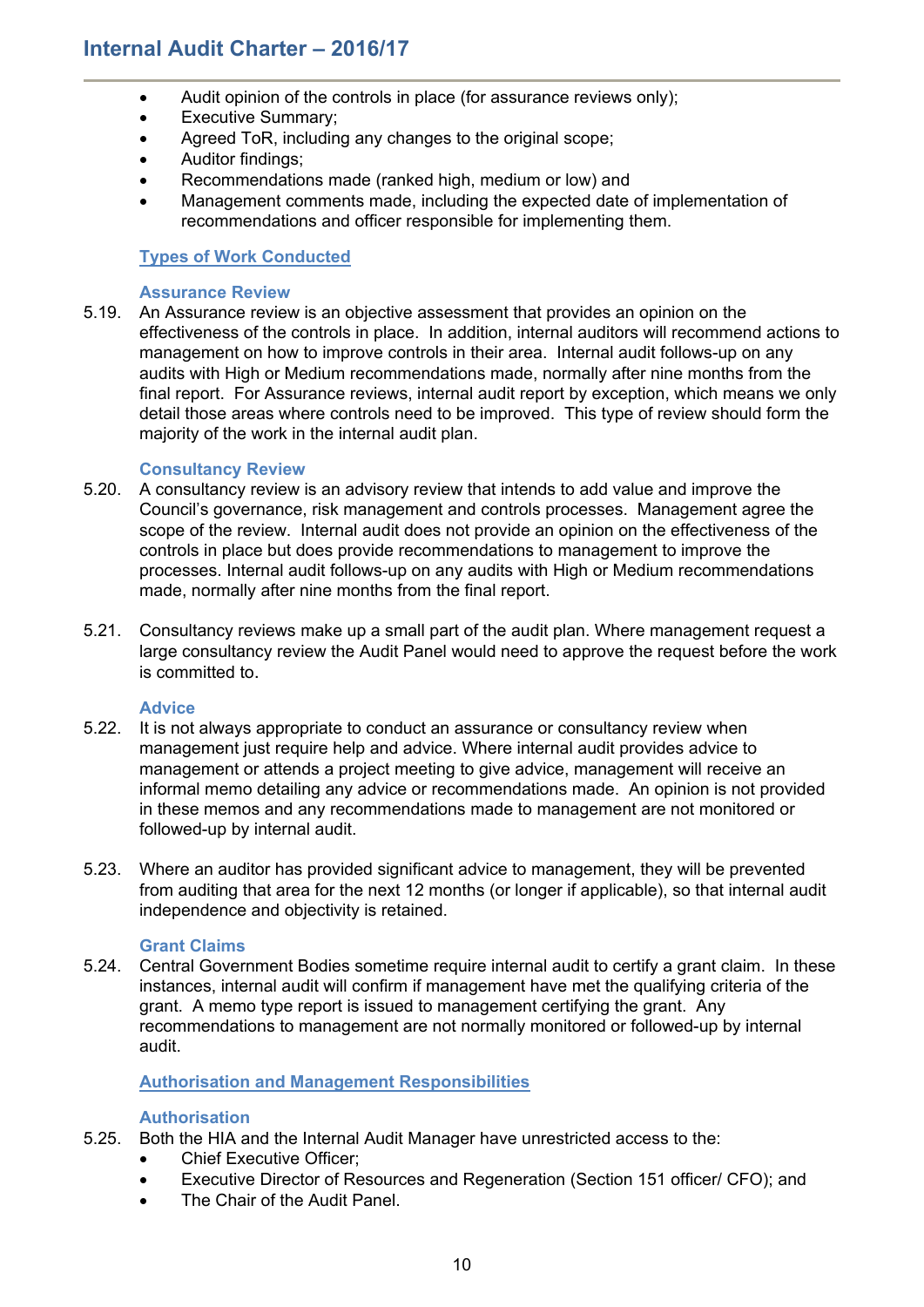- 5.26. The CFO has given authorisation to all Internal Auditors (both in-house and contractor) and A-FACT staff to:
	- Enter Council premises at all reasonable times;
	- Have access to and remove as necessary Council records (paper or electronic);
	- Require explanations from Council officers as necessary; and
	- Require any person holding Council property to produce it for examination.

#### <span id="page-10-0"></span>**Responsibility of Management**

- 5.27. Management are responsible for the control environment. They also have a responsibility to assist internal audit in the audit process to ensure it runs as smoothly as possible. They should ensure that they:
	- Respond to any requests for information promptly;
	- Do not cancel meetings with auditors unnecessarily;
	- Query any findings or recommendations prior to the finalisation of the audit.
	- Update the progress of implementation of their recommendations when required.

Management may be required to attend the Audit Panel to explain to members if they do not comply with any of these requirements.

#### <span id="page-10-1"></span>**6. Professional Codes of Conduct and Whistleblowing.**

6.1. Internal Auditors (both in-house and contractors) must adhere to their professional bodies codes of conduct. In addition, they should adopt the CIIA Code of Ethics, and Seven Principles of Public Life.

#### <span id="page-10-2"></span>**IIA Code of Ethics**

6.2. The CIIA Code of Ethics is a statement of principles and expectations governing behaviour of individuals and organisations in the conduct of internal auditing.

Integrity - The integrity of internal auditors establishes trust and thus provides the basis for reliance on their judgement.

Objectivity - Internal auditors exhibit the highest level of professional objectivity in gathering, evaluating, and communicating information about the activity or process being examined. Internal auditors make a balanced assessment of all the relevant circumstances and are not unduly influenced by their own interests or by others in forming judgements.

Confidentiality - Internal auditors respect the value and ownership of information they receive and do not disclose information without appropriate authority unless there is a legal or professional obligation to do so.

Competency - Internal auditors apply the knowledge, skills and experience needed in the performance of internal auditing services.

#### <span id="page-10-3"></span>**Seven Principles of Public life**

6.3. The 'seven principles of public life' apply to anyone who holds a public office or works in the public sector. Internal auditors have adopted these principles in addition to adhering to internal code of conduct. They are: Selflessness, Integrity, Objectivity, Accountability, Openness, Honesty and Leadership.

#### <span id="page-10-4"></span>**Role of Head of Internal Audit**

- 6.4. CIPFA issued the statement on the role of the Head of Internal Audit in December 2010. Although not a mandatory like the PSIAS, the statement provides the framework to ensure that the HIA role is up to the required standard to run the statutory internal audit function. The framework consists of five principles. The Role of the HIA is reviewed annually and is reported in the Annual Assurance Report. The main principals are:
	- Principle 1 Championing best practice in governance,
	- Principle 2 Objectivity,
	- Principle 3 Governance,
	- Principle 4 Leadership, and
	- Principle 5 Qualification and Experience.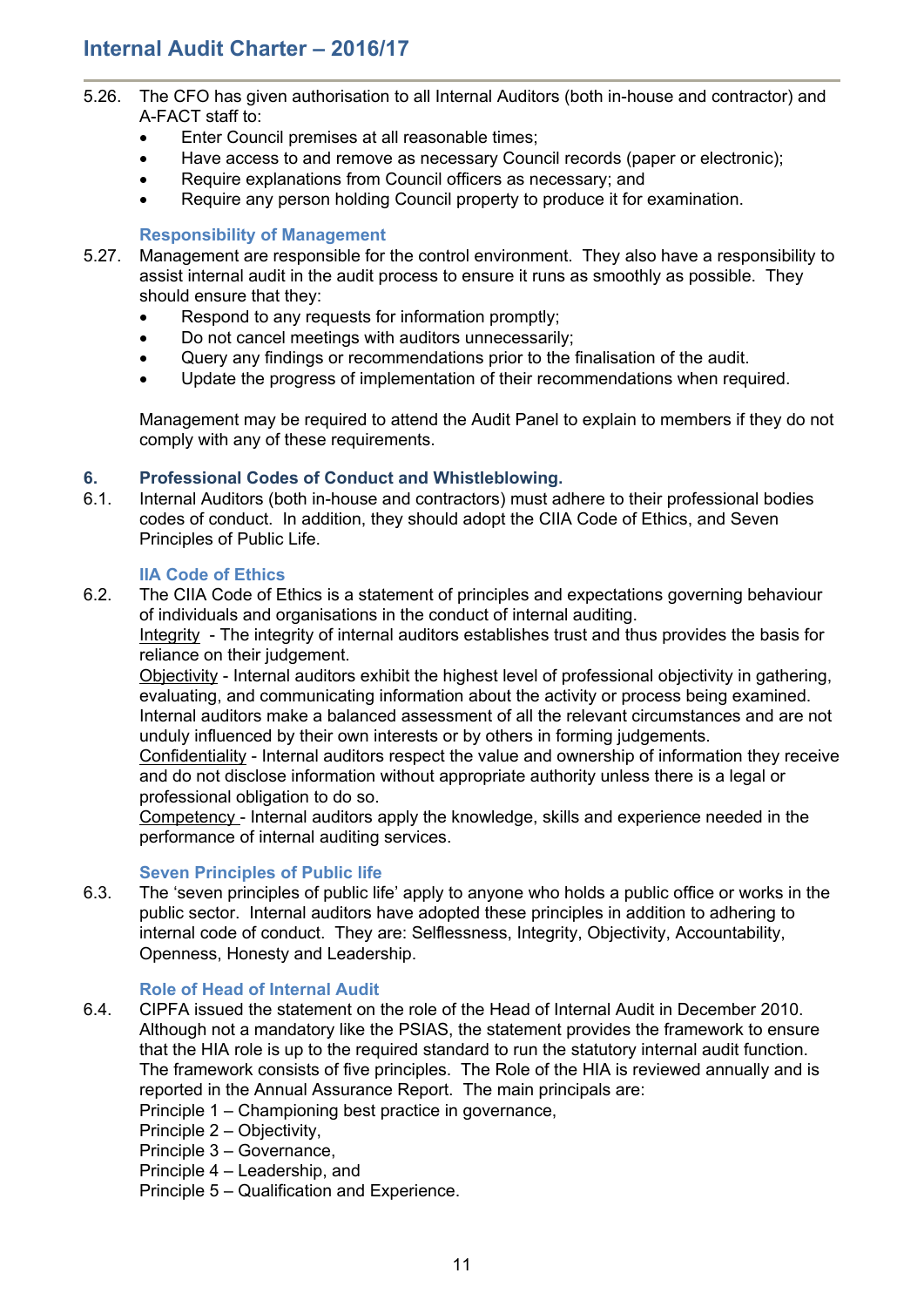#### <span id="page-11-0"></span>**Whistleblowing Policy**

6.5. The Whistleblowing policy (see link below) is overseen by Legal, but any fraud or concerns about fraud can also be reported to A-FACT.

Whistleblowing Policy

[http://www.lewisham.gov.uk/mayorandcouncil/Complaints-and](http://www.lewisham.gov.uk/mayorandcouncil/Complaints-and-feedback/Documents/WHISTLEBLOWING%20POLICY%20OCTOBER%202015.pdf)[feedback/Documents/WHISTLEBLOWING%20POLICY%20OCTOBER%202015.pdf](http://www.lewisham.gov.uk/mayorandcouncil/Complaints-and-feedback/Documents/WHISTLEBLOWING%20POLICY%20OCTOBER%202015.pdf)

How to report fraud Telephone 24hr: 0800 0850 119 Email: [reportfraud@lewisham.gov.uk](mailto:reportfraud@lewisham.gov.uk)

Website detailing the types of fraud the A-FACT can investigate: <http://www.lewisham.gov.uk/mayorandcouncil/aboutthecouncil/Pages/Report-fraud.aspx>

#### <span id="page-11-1"></span>**7. Approval and Contacts**

7.1. Main Contacts for Internal Audit and A-FACT

Head of Internal Audit – [david.austin@lewisham.gov.uk](mailto:david.austin@lewisham.gov.uk) Internal Contract Audit Manager – [julie.hetherington@lewisham.gov.uk](mailto:julie.hetherington@lewisham.gov.uk) A-FACT Manager – [carol.owen@lewisham.gov.uk](mailto:carol.owen@lewisham.gov.uk)

- 7.2. Charter Approved by Audit Panel on : June 16 (TBC)
- 7.3. Next Review : March 2017